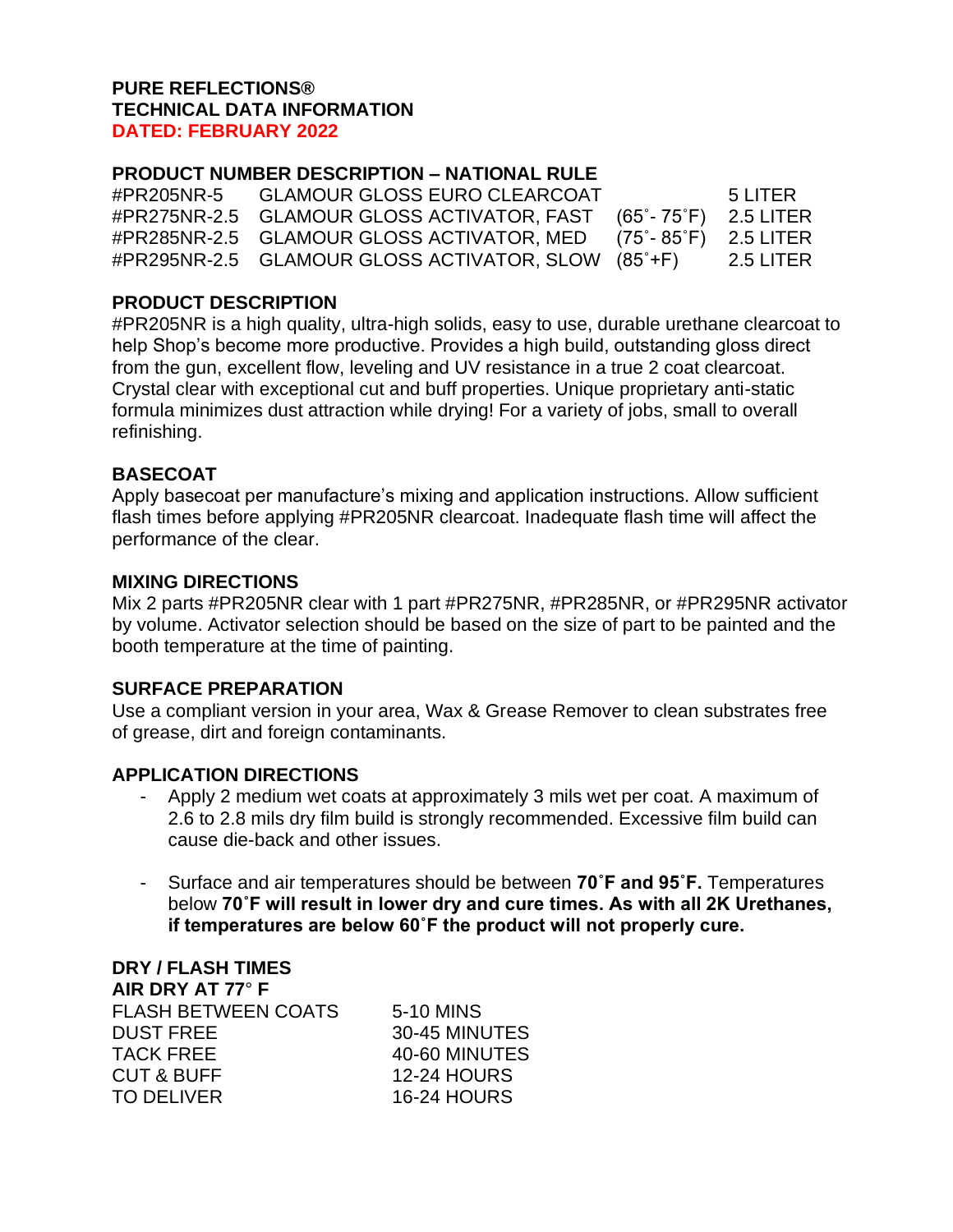## **FORCE DRYING**

FLASH BEFORE FORCE DRY 10-15 MINUTES MINIMUM FORCE DRY TIME 40 MINUTES AT 140° F

SAND & BUFF AFTER 2 HOUR COOL DOWN

## **GUN SETUPS**

**CONVENTIONAL** Gravity Feed 1.3mm – 1.4mm Siphon Feed 1.3mm – 1.4mm **NOTE: Due to ultra-high solids, it is NOT recommended to use a tip size greater than 1.4mm.** 

### **AIR PRESSURES**

| <b>CONVENTIONAL at Gun</b> |           |
|----------------------------|-----------|
| <b>Gravity Feed</b>        | 30-40 psi |
| Siphon Feed                | 35-45 psi |
| HVLP at Cap                | 8-10 psi  |

### **RECOATING**

#PR205NR clearcoat may be recoated after a 16-24 hour air dry at 77° F or after 2 hour cool down after force drying at 140° F for 40 minutes. In some cases where film build is too heavy, recoating can result in wrinkling and/or intercoat adhesion failures. To minimize the risk of wrinkling and intercoat adhesion problems, sand the clear coat after 24 hours and let it breath for an additional 24 hours. Clean and sand the surface before recoating. Total dry film thickness after cutting and buffing should not exceed 3 mils.

**BLENDING** Dry edges can be melted in by lightly misting a coat of Retarder Blender on the blend area.

### **BUFFING**

Allow at least 12 hours air dry at 77˚F before buffing, or 2 hour cool down after force drying #PR205NR clear. Temperature, humidity and film thickness will affect buff times.

### **FISHEYE ELIMINATOR**

The use of fisheye eliminator is strongly discouraged.

#### **STORAGE**

**NOTE: Due to ultra-high solids, #PR205NR should be stored above 70˚F. The product will become too thick and require up to 5% reduction if stored below 70˚F.**

#### **CLEAN-UP**

Clean spray equipment immediately after use with urethane reducer, lacquer thinner or Zero VOC solvents compliant in your marketplace.

**POT LIFE:** 2-3 Hours at 77°F.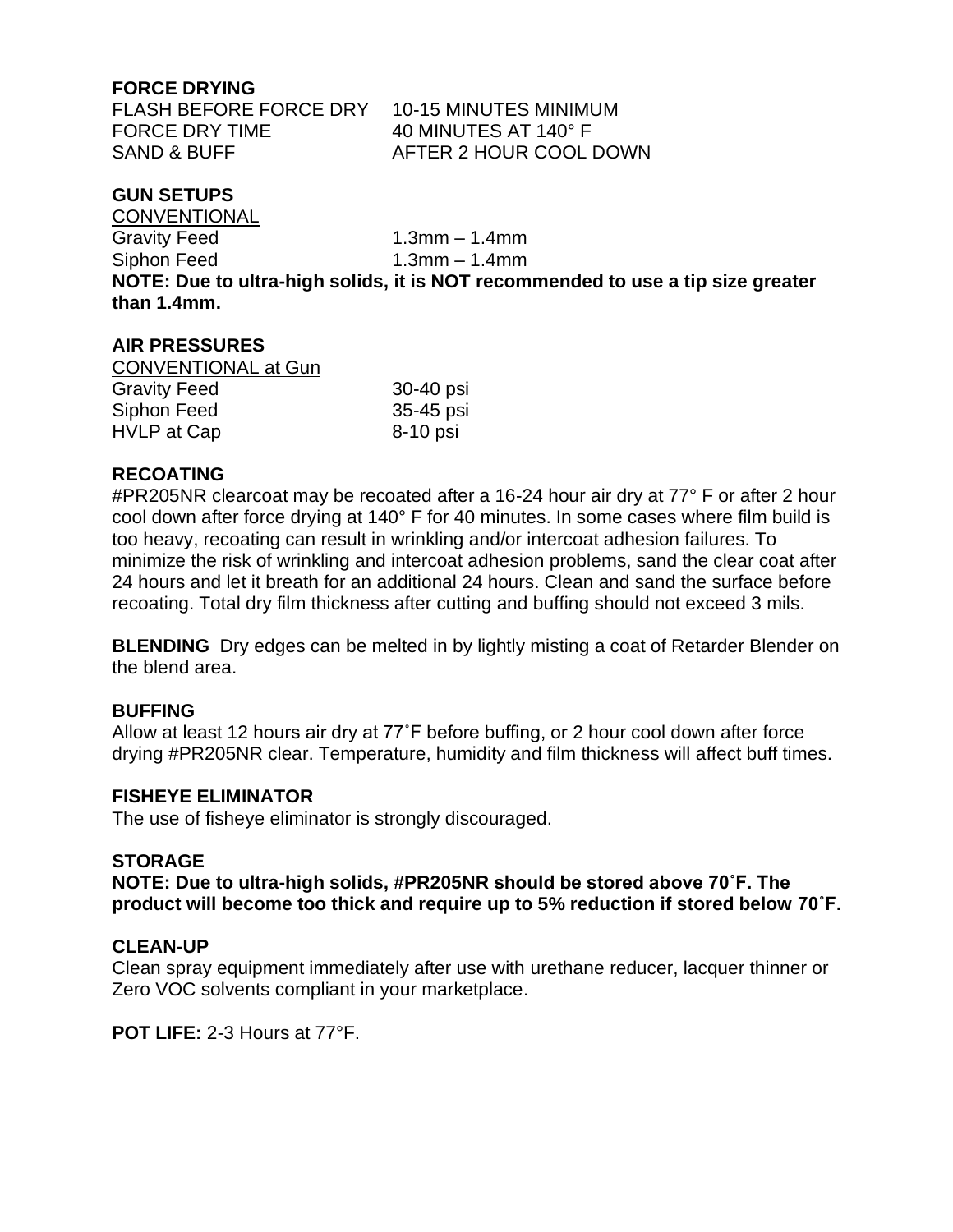# **TECHNICAL DATA**

Clear: . . . . . . . . . . . . . . . . . . . . . . . . . 2 parts using #PR205NR Hardeners: . . . . . . . . . . . . . . . . . . . . . 1 part #PR275NR, #PR285NR, or #PR295NR Color: . . . . . . . . . . . . . . . . . . . . . . . . . Water White Viscosity (RTS): . . . . . . . . . . . . . . . . . 20 - 24 seconds #2 Zahn Weight Solids (as Mixed): . . . . . . . . . . 48% Volume Solids (as Mixed): . . . . . . .43% VOC Regulatory Kit (RTS) . . . . . . 425 g/l VOC Actual Kit (RTS) . . . . . . . . . 348 g/l VOC Regulatory Clear (RTS) . . . .374 g/l VOC Actual Clear (RTS) . . . . . . . 277 g/l PR275NR / 285NR VOC Regulatory Activator (RTS) . 519 g/l PR275NR / 285NR VOC Actual Activator (RTS) . . . . .519 g/l PR295NR VOC Regulatory Activator (RTS) . 514 g/l PR295NR / VOC Actual Activator (RTS) . . . . .514 g/l Film Build: . . . . . . . . . . . . . . . . . . .approx 3 mils per full wet coat Coverage: . . . . . . . . . . . . . . . . . . .670 sq ft per RTS mixed gallon @ 1 dry mil Pot Life: . . . . . . . . . . . . . . . . . . . . .2-3 hours V.O.C: . . . . . . . . . . . . . . . . . . . . . . . 3.6 lbs./gal or 425 g/l Disposal/Safety: . . . . . . . . . . . . . . See SDS for this product Humidity Resistance: . . . . . . . . . . Excellent Salt Spray Resistance: . . . . . . . . . Excellent NOTE: ABI/Autobody Brands International products are not recommended for use in temperatures below 60° F. Use below these temperatures will affect dry times and performance.

## **SAFETY INFORMATION - FOR INDUSTRY USE ONLY**

### **PHYSICAL APPEARANCE :** Liquid

**IMMEDIATE CONCERNS :** DANGER! Flammable liquid and vapor. May cause eye, skin and respiratory tract irritation. May cause asphyxiation, or brain, lung or other organ injury if inhaled, swallowed or absorbed by the skin.

**HAZARDOUS WARNING LABEL: DANGER! FLAMMABLES! Highly flammable liquid and vapour. Harmful if swallowed. Causes serious eye irritation. Causes skin irritation. May cause an allergic skin reaction. May cause respiratory irritation. May cause drowsiness and dizziness. May cause damage to organs through prolonged or repeated exposure. PRECAUTIONARY STATEMENTS:** Obtain special instructions before use. Ground / bond container and receiving equipment. Use explosionproof electrical/ventilating/lighting equipment. ie only non-sparking tools. Take precautionary measures against static discharge. Do not breathe dust / fume / gas / mist / vapours / spray. Wash thoroughly after handling. Do not eat, drink or smoke when using this product. Contaminated work clothing should not be allowed out of the workplace. Use only outdoors or in a well-ventilated area. Wear protective gloves/protective clothing/eye protection/face protection. **IF SWALLOWED: Call a POISON CENTER or doctor / physician** if you feel unwell. **IF ON SKIN:** Wash with plenty of soap and water. Get medical advice/attention if you feel unwell. **IF ON SKIN (or hair):** Remove/Take off immediately all contaminated clothing and rinse skin with water/shower. **IF IN EYES:** Rinse cautiously with water for several minutes and remove contact lenses, if present and easy to do. Continue rinsing. **IF INHALED:** Remove victim to fresh air and keep at rest in a position comfortable for breathing. Rinse mouth. If skin irritation occurs: Get medical advice / attention. Take off contaminated clothing and wash before reuse. Wash contaminated clothing before reuse. If eye irritation persists: Get medical advice/attention. If skin irritation or rash occurs: Get medical advice/attention. In case of fire: Use chemical extinguisher or chemical foam